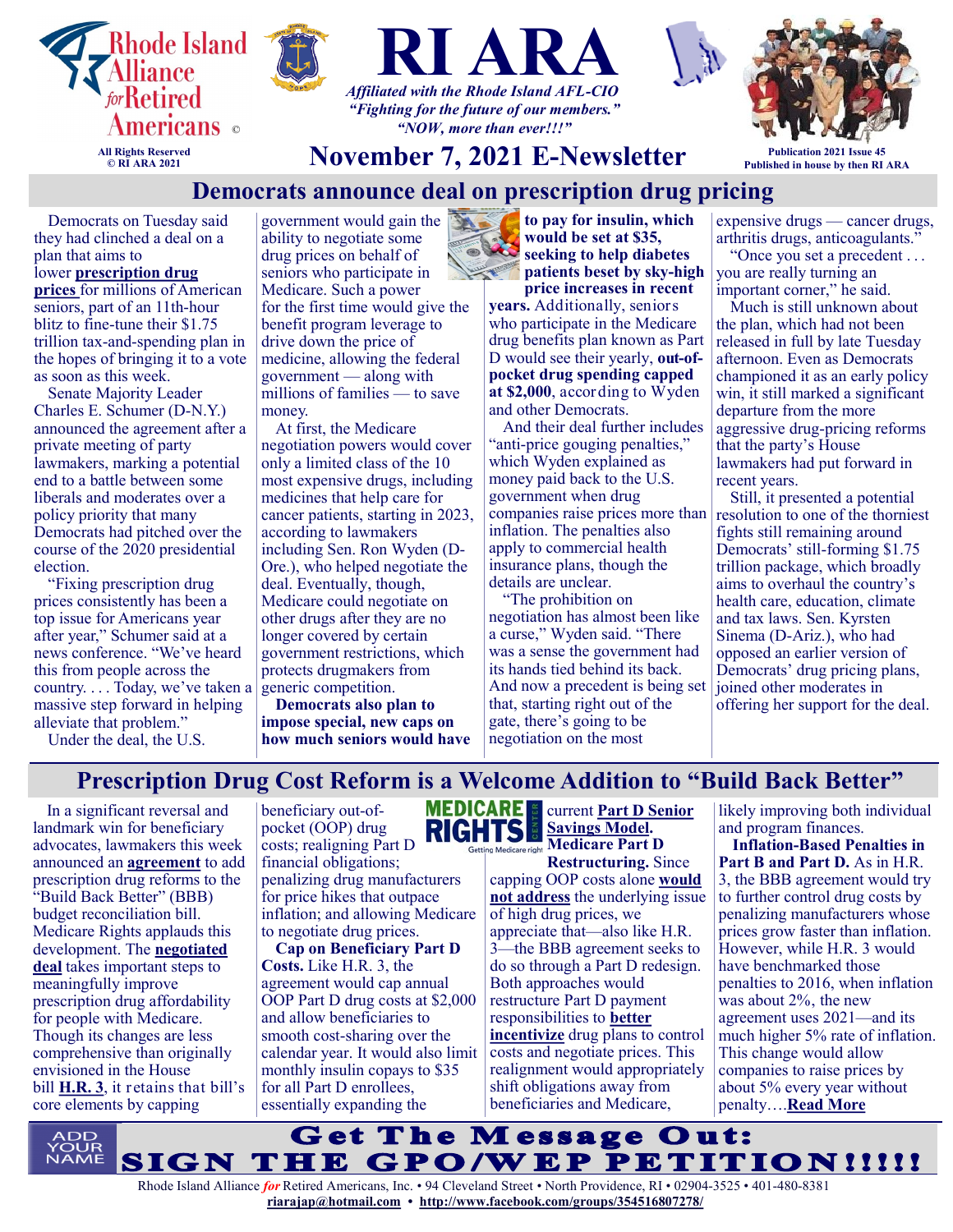#### **Biden reconciliation framework includes Medicaid workaround, no Medicare dental or vision benefits**

The White House-backed social spending framework will feature a pared-down expansion of both Medicare and Medicaid coverage as President Biden seeks to secure enough support to advance the legislation.

The framework, previewed for reporters Thursday morning ahead of Biden's meeting with House Democrats, would offer four years of subsidized private health insurance on the Affordable Care Act (ACA) exchanges for people with lower incomes living in states that did not expand Medicaid under the health care law.

According to the White House, the plan would provide \$0 premiums for 4 million people in the "coverage gap," meaning they don't earn enough to qualify

for ACA subsidies but, since they live in a nonexpansion state, also make too much to qualify for Medicaid.

The temporary plan is more industry-friendly than the proposal offered by House Democrats in September, which would have created an entirely new "Medicaid-like" government program to provide coverage in the 12 nonexpansion states.

While many Democrats backed the idea, it was opposed in recent days by Sen. Joe Manchin (D-W.Va.) and other lawmakers from states that have been paying for expanded Medicaid for years. They argued it wouldn't be fair for their constituents if the federal government paid the whole cost of the holdout states



to expand. But at the same time, the temporary plan could be easier to set up and may

avoid pushback from industry groups that worry a new federal program is a stepping stone to a larger-scale, government-run "public option."

Backers of Medicaid expansion, including House Majority Whip James Clyburn (D-S.C.) and Georgia Democratic Sens. Raphael Warnock and Jon Ossoff, wanted it to run for as long as possible.

On Medicare, the framework will expand coverage for hearing benefits, which is just one-third of what progressives were pushing for.

Sen. Bernie Sanders (I-Vt.) has drawn a line in the sand in recent days, saying that adding dental, hearing and vision benefits to Medicare in Democrats' social spending package is "not negotiable."

Progressives have long been pushing for expanding the Medicare benefits, but dental benefits especially were some of the most expensive.

The framework does include the extension of enhanced financial assistance to help people afford premiums under the ACA, a key part of Speaker Nancy Pelosi's (D-Calif.) legacy.

According to the White House, the framework will reduce premiums for more than 9 million Americans who buy insurance through ACA exchanges by an average of \$600 per person per year.

# **Date for Vote on Health Care Legislation Still Uncertain**

As we have been reporting, the majorities because the changes in Medicare will be part of an overall infrastructure bill that President Biden has proposed and that both the House and the Senate have been working on for weeks.

The uncertainty and difficulty of getting it passed is because of the close divisions within both bodies of Congress. The fighting is among the Democratic

Republicans have made it clear they will not be supporting

anything. And, as we've already said, the big drug companies have poured millions into trying to stop any legislation that would affect their

profits. As a result, Democrats have imposed their own deadlines



regarding getting the legislation passed and so far, they've not been able to meet those

deadlines. The hope in the House is that they

might be able to have a final vote on the bill by the end of this week, but that remains to be seen.

Once the House is able to pass a bill, it will go to the Senate

where there continue to be struggles within the Democratic majority.

So, while we will not get all that we want, it appears progress will be made in improving some aspects of Medicare in providing health care for seniors. You can be assured that TSCL will never stop in its fight for seniors to get the kind of health care they need and deserve.

# **Medicare Advantage Plans: More Choices, More "Extras," Maybe More Confusion**

This week, the Kaiser Family Foundation (KFF) released a **[report](https://www.kff.org/medicare/issue-brief/medicare-advantage-2022-spotlight-first-look/)** analyzing the Medicare Advantage (MA) plan landscape for 2022. The report found that, for 2022, the average Medicare beneficiary has access to 39 MA plans—more than double the number available in 2017. About six in ten plans offered in 2022 are HMOs, 37% are local PPOs, and the balance are regional PPOs and a declining number of private fee-for-service plans. In 2022, almost 90% of available plans will include prescription coverage, and 59% of those plans charge no premium (beneficiaries still must pay their Part B premiums). Beneficiaries

in Alaska and Wyoming will not have access to plans with no additional MA monthly premium, but 98% of beneficiaries

have access to at least one such plan.

The large number of available plans can cause **[problems for](https://www.arnoldventures.org/stories/is-too-much-choice-a-bad-thing)  [beneficiaries](https://www.arnoldventures.org/stories/is-too-much-choice-a-bad-thing)**. More plans, more (and varied) extra benefits, and more special plans means more choices, but more choice is not always better. Especially when plans are remarkably similar, benefits have a lot of fine print, and costs associated with narrow networks or other restrictions can be hard to determine, more choices can be

**overwhelming and** impede good decisionmaking.

In addition to considering premiums, drug coverage, and plan networks, beneficiaries must also consider what additional or extra benefits are offered by different plans. Recent changes to Medicare laws and rules have expanded the supplemental benefits that Medicare Advantage plans can offer. These benefits, however, continue to vary in the "scope of specific services." The KFF report notes that "a dental benefit may include cleanings only or more comprehensive coverage, often subject to an annual cap on

the amount covered." Other extra benefits that are frequently offered in 2022 include meal benefits, transportation benefits, and over the counter supplies like bandages. Less frequently, plans cover bathroom safety devices, telemonitoring, or caregiver respite supports. Medicare Rights encourages people with Medicare **[to](https://www.medicarerights.org/medicare-watch/2021/10/14/people-with-medicare-should-compare-medicare-advantage-and-part-d-plans-each-year)  [compare MA and Part D plans](https://www.medicarerights.org/medicare-watch/2021/10/14/people-with-medicare-should-compare-medicare-advantage-and-part-d-plans-each-year)  [each year](https://www.medicarerights.org/medicare-watch/2021/10/14/people-with-medicare-should-compare-medicare-advantage-and-part-d-plans-each-year)** before the deadline and to reach out to our helpline or to local **[State Health](https://www.shiphelp.org/)  [Insurance Assistance](https://www.shiphelp.org/)  [Programs \(SHIPs\)](https://www.shiphelp.org/)** for unbiased, personalized help in choosing 2022 Medicare coverage. **[Read the KFF report.](https://www.kff.org/medicare/issue-brief/medicare-advantage-2022-spotlight-first-look/)**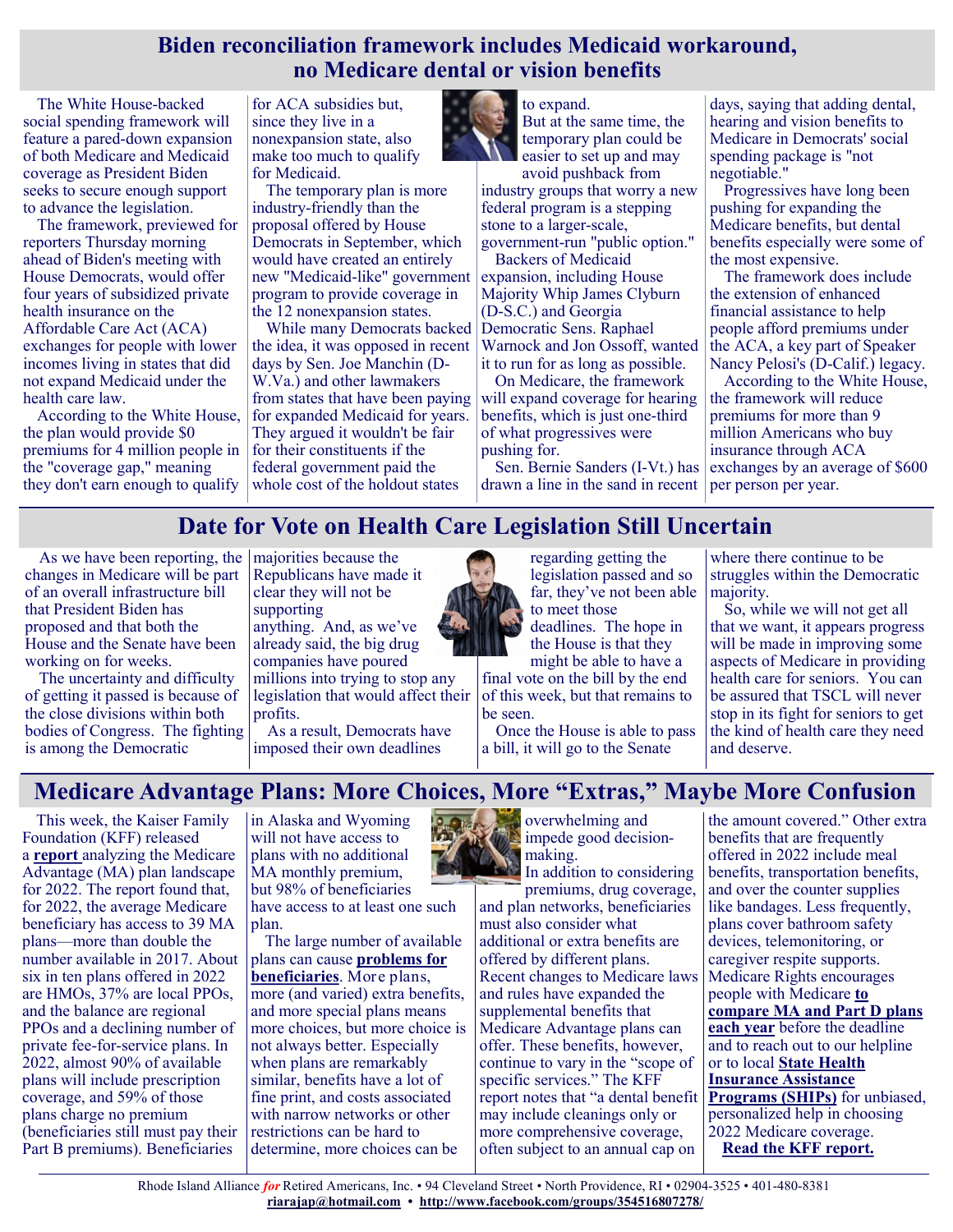# **Planning to Work During Retirement? Here's How It Will Affect Your Social Security Benefits**



It's becoming more and more challenging to save for retirement, and many older Americans plan to continue working during their senior years. In fact, 72% of workers expect to work for pay after they retire, according to a 2021 survey from the Employee Benefit Research Institute.

While working during retirement can be a smart way to **[boost your income](https://www.fool.com/retirement/2021/10/23/3-ways-to-effortlessly-boost-retirement-savings/?utm_source=msnrss&utm_medium=feed&utm_campaign=article&referring_guid=935d813f-bae5-4397-ac3d-5ee4578e2bae)** and decrease your reliance on your savings, it could also affect your Social Security benefits. Depending on how much you're earning, continuing to work after you've claimed benefits could result in reduced checks -- or even your benefits being withheld altogether.

If you plan to work even parttime after you retire, here's what you need to know about how it

will impact your Social Security checks. How your earnings could affect your benefits

The age at which you file for Social Security will affect not only the size of your checks, but also whether your earnings will result in smaller payments. You can begin claiming benefits at age 62 or anytime thereafter.

But if you claim before your **[full retirement age](https://www.fool.com/retirement/social-security/full-retirement-age/?utm_source=msnrss&utm_medium=feed&utm_campaign=article&referring_guid=935d813f-bae5-4397-ac3d-5ee4578e2bae)** (FRA) - - which is age 67 for anyone born in 1960 or later, and either 66 or 66 and a few months for those born before 1960 -- you'll receive less money per month. In addition, if you claim Social Security early, your checks could be reduced if your income from your job exceeds a certain limit.

If you won't reach your FRA in 2022, your checks will be reduced by \$1 for every \$2 you earn over \$19,560 per year. If you earn less than that from



won't be reduced. **EXAMPLE If you will reach your** FRA in 2022, your earnings are subject to a

different limit. During the months leading up to the date you reach your FRA, your benefits will be reduced by \$1 for every \$3 you earn over \$51,960 per year.

For example, say you're currently age 62 with an FRA of 67 years old and you're earning \$30,000 per year by working. That's \$10,440 over the \$19,560 limit, which means your checks will be reduced by \$5,220 per year, or \$435 per month.

How to earn that money back If your Social Security benefits are going to be withheld due to your income, it may seem like a better idea to avoid working or limit your earnings to keep more of your checks. However, even if your checks are reduced, that money isn't gone forever. Once you reach your FRA, the Social

Security Administration will recalculate your benefit amount to account for any benefits that were withheld due to your income.

In addition, your income from your job will be subject to Social Security taxes, which means it could affect the amount you're entitled to receive in benefits. Depending on how much you're earning, you could increase your benefit amount even further by continuing to work.

Keep in mind, too, that once you reach your FRA, your wages will no longer affect your benefits -- regardless of how much you're earning.

Working during retirement can be a wise strategy, but be sure you've considered how it could impact your Social Security benefits. By accounting for any potential benefit reductions, you can head into retirement as prepared as possible.

# **Manchin's means-testing proposal builds back worse**

President Joe Biden's Build Back Better legislation would bring the United States into the 21st century, finally enacting programs that other industrialized nations have had for a very long time. These include children's allowances in the form of tax credits, paid family and medical leave, free post-secondary education, expanded Medicare, home and community-based services, and so much more.

If Manchin forces work requirements and intrusive, demeaning means tests, it will be substantially easier for Republicans to drown Biden's legacy in the bathtub once they are back in control.

The bill would be among the most transformative in American history. It would cement Biden's legacy alongside Presidents Franklin Roosevelt and Lyndon Johnson. But not if Senator Joe Manchin (D-WV), who **[claims](https://www.businessinsider.com/sen-manchin-says-bernie-sanders-wants-entitlement-society-2021-10)** that the bill would promote a so-called "entitlement society," forces work requirements and means-testing.

Manchin's demands for work requirements and means-testing would save money largely by making federal programs inaccessible to many who

need them, including those who need them the most. Those most in need often have the most trouble navigating complicated and burdensome eligibility requirements, because they generally lack the necessary time, resources, and family support. Experience teaches that much of the money saved on benefits would be spent on wasteful and intrusive administration.

Moreover, limiting eligibility to a small group who must prove to the rest of us that they really deserve the benefits will make those programs far more politically vulnerable. Knowingly, the late Wilbur Cohen, known as the father of Social Security and Medicare, **[remarked,](https://www.aei.org/wp-content/uploads/2015/03/Social-Security-Universal-or-Selective-txt.pdf?x91208)** "a program that is only for the poor—one that has nothing in it for the middle income and the



upper income—is, in the long run, a program the American public won't support." For all these reasons, Cohen understood, as he often

succinctly phrased it, "Programs for the poor make poor programs."

At first glance, Manchin's demands for stringent meanstesting and work requirements may seem like a responsible effort to target limited resources. But a close look at the history of social welfare policy reveals that the restrictions are the latest chapter in an ugly history of treating some as less deserving than others.

While our Declaration of Independence, as well as virtually every religion, asserts that all of us are created equal, that has not been the view of some of the most powerful among us. **Andrew [Carnegie](https://socialwelfare.library.vcu.edu/issues/social-darwinism-poor/)** and **[John D.](https://guides.loc.gov/chronicling-america-john-rockefeller)  [Rockefeller](https://guides.loc.gov/chronicling-america-john-rockefeller)**, two of the richest

men in human history, believed in what was called Social Darwinism, where some people are inherently worthier than others, due to "better" genes. They saw themselves as the fittest, and the poor as inherently unworthy and lazy people who needed their "betters" to push them to make something of their lives.

Throughout American history, some people, whether simply down on their luck or different from the majority, have been stereotyped as immoral, lazy, shiftless—in short, undeserving. Carnegie stated that "It were better for mankind that the millions of the rich were thrown into the sea than so spent as to encourage the slothful, the drunken, the unworthy."

Nor is that simply the view of a few wealthy and powerful individuals. The notion that some people are undeserving is a strong undercurrent of conservative, anti-government thinking. It is embodied in government action and inaction whenever conservatives have their way….**[Read More](https://justcareusa.org/manchins-means-testing-proposal-builds-back-worse/)**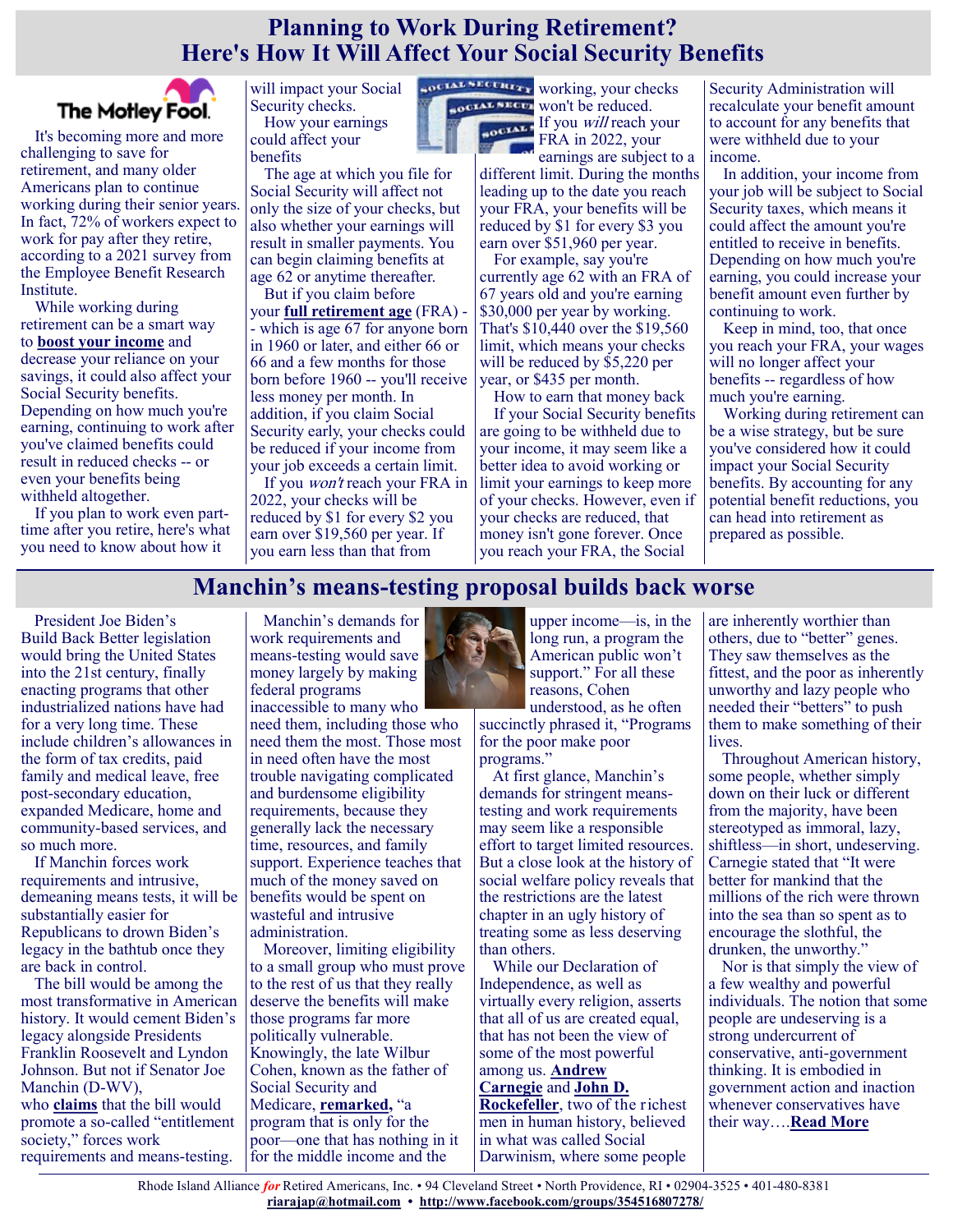# **Medicare Punishes 2,499 Hospitals for High Readmissions**

The federal government's effort to penalize hospitals for excessive patient readmissions is ending its first decade with Medicare cutting payments to nearly half the nation's hospitals.

In its 10th annual round of penalties, Medicare is reducing its payments to 2,499 hospitals, or 47% of all facilities. The average penalty is a 0.64% reduction in payment for each Medicare patient stay from the start of this month through September 2022. The fines can be heavy, averaging \$217,000 for a hospital in 2018, according to Congress' Medicare Payment Advisory Commission, or MedPAC. Medicare estimates the penalties over the next fiscal year will save the government \$521 million. Thirty-nine hospitals received the maximum 3% reduction, and 547 hospitals had so few returning patients that they escaped any penalty.

are exempt from the program because they specialize in children, psychiatric patients or veterans. Rehabilitation and long-term care hospitals are also excluded from the program, as are critical access hospitals, which are treated differently because they are the only inpatient facility in an area. Of the 3,046 hospitals for which Medicare evaluated readmission rates, 82% received some penalty, nearly the same share as were punished last year.

The **[Hospital Readmissions](https://qualitynet.cms.gov/inpatient/hrrp)  [Reduction Program \(HRRP](https://qualitynet.cms.gov/inpatient/hrrp)**) was created by the 2010 Affordable Care Act and began in October 2012 as an effort to make hospitals pay more attention to patients after they leave. Readmissions occurred with regularity — for instance, nearly a quarter of Medicare heart failure patients ended up back in the hospital within 30 days in 2008 — and



policymakers wanted to counteract the financial incentives hospitals had in getting more business from these boomerang

visits.

MedPAC has found readmission rates declined from 2008 to 2017 after the overall health conditions of patients were taken into account. Heart failure patient readmission rates dropped from 24.8% to 20.5%, heart attack patient rates dropped from 19.7% to 15.5%, and pneumonia patient rates decreased from 20% to 15.8%, according to the **[most recent](http://medpac.gov/-blog-/update-on-medpac-s-evaluation-of-medicare-s-hospital-readmission-reduction-program/2019/12/02/update-medpac-s-evaluation-of-medicare-s-hospital-readmission-reduction-program)  [MedPAC analysis](http://medpac.gov/-blog-/update-on-medpac-s-evaluation-of-medicare-s-hospital-readmission-reduction-program/2019/12/02/update-medpac-s-evaluation-of-medicare-s-hospital-readmission-reduction-program)**.

Readmission rates for chronic obstructive pulmonary disease, hip and knee replacements, and conditions that are not tracked and penalized in the penalty program also decreased.

"The HRRP has been successful in reducing readmissions, without causing an adverse effect on beneficiary

mortality," MedPAC wrote. The commission added that untangling the exact causes of the readmission rates was complicated by changes in how hospitals recorded patient characteristics in billing Medicare and an increase in patients being treated in outpatient settings. Those factors made it difficult to determine the magnitude of the readmission rate drop due to the penalty program, MedPAC said.

The current penalties are calculated by tracking Medicare patients who were discharged between July 1, 2017, and Dec. 1, 2019. Typically, the penalties are based on three years of patients, but the Centers for Medicare & Medicaid Services excluded the final six months in the period because of the chaos caused by the pandemic as hospitals scrambled to handle an influx of covid-19 patients.

An additional 2,216 hospitals

# **Congress must reduce out-of-pocket costs for people with Medicare**

Earlier this month, "the Medicare team" inside the federal government sent an email inviting millions of us to mark our calendars for the Oct. 15 start of a 54-day period to enroll in Medicare health plans.

At the end of the email, Medicare makes a suggestion we felt should be far more prominent and noticeable, one that is akin to what the Surgeon General requires tobacco companies to plaster on a pack of cigarettes: "A plan with the lowest premium might not always provide the lowest total cost to you."

Yes, even older adults and people with disabilities who are eligible for Medicare need to worry about high out-of-pocket costs. Whether they are in traditional Medicare, administered directly by the government, a Medicare prescription drug plan or a Medicare Advantage plan, both of which are administered by private health insurers, costs– deductibles, coinsurance and copays–have been rising. Traditional Medicare and the bewildering array of prescription

drug plans have no out-ofpocket maximums, and Medicare Advantage plans have a cap that can be as high as \$7,550 a year for in-network care alone. According to the **[Kaiser Family Foundation](https://www.kff.org/medicare/issue-brief/cost-related-problems-are-less-common-among-beneficiaries-in-traditional-medicare-than-in-medicare-advantage-mainly-due-to-supplemental-coverage/)**, millions of people with

Medicare, particularly people with modest incomes in poor health, are facing cost-related barriers to care.

Many members of Congress recognize that health care costs jeopardize health care access and want the reconciliation bill to broaden Medicare benefits to include dental, hearing and vision services. As worthy as that Medicare only covers 80 percent is, capping Medicare out-ofpockets at an affordable level could be even more beneficial for Medicare, whose average annual cash-strapped seniors. Because there is no reasonable cap, people face thousands of dollars in with Medicare too often are forced to go deep into debt to get needed care. Many others forgo this care because of the cost. Both Traditional Medicare and Medicare Advantage cover hospital and medical care under Parts A and B. If you've worked



and paid into Social Security, you qualify for these hospital and medical benefits at relatively low cost. But as health care costs have risen, so has the expectation that even

people with Medicare need to put more "skin in the game." Out-of-pocket requirements encompass deductibles, coinsurance and copayments. Deductibles for Medicare hospital and medical coverage are **[relatively low](https://www.medicare.gov/your-medicare-costs/medicare-costs-at-a-glance)** compared to what workers with private insurance pay these days. Coinsurance is an entirely different story: Traditional of its approved rate for medical services. That means people with income **[is less than \\$30,000](https://www.pensionrights.org/publications/statistic/income-today%E2%80%99s-older-adults)**, can additional medical bills unless they can afford supplemental coverage, which picks up those costs and protects them financially.

Medicare Advantage (Part C), the alternative to Traditional Medicare, claims to fill that void,

offering an out-of-pocket cap for medical and hospital services and additional benefits. Many Medicare Advantage plans even offer \$0 monthly premiums. What could be more enticing to people on retirement incomes?

The devil is in the details. Medicare Advantage plans drive profits for their corporate parents by charging high and often sudden out-of-pocket costs **[that](https://www.investopedia.com/articles/personal-finance/010816/pitfalls-medicare-advantage-plans.asp)  [are tied to sickness.](https://www.investopedia.com/articles/personal-finance/010816/pitfalls-medicare-advantage-plans.asp)** These costs are often prohibitive, leading people to skip critical care or, as the **[GAO found](https://www.gao.gov/assets/gao-21-482.pdf)** in a recent study, disenroll from their Medicare Advantage plans and return to Traditional Medicare when they get sicker.

Insurers profit at taxpayer expense when that happens. Not only can Medicare Advantage plans consequently avoid covering expensive care, but they can also benefit from the upfront payments the government pays them that they don't spend. Uncle Sam's generosity to health insurers explains why many of them are reporting record profits….**[Read Mor](https://justcareusa.org/congress-must-reduce-out-of-pocket-costs-for-people-with-medicare/)**e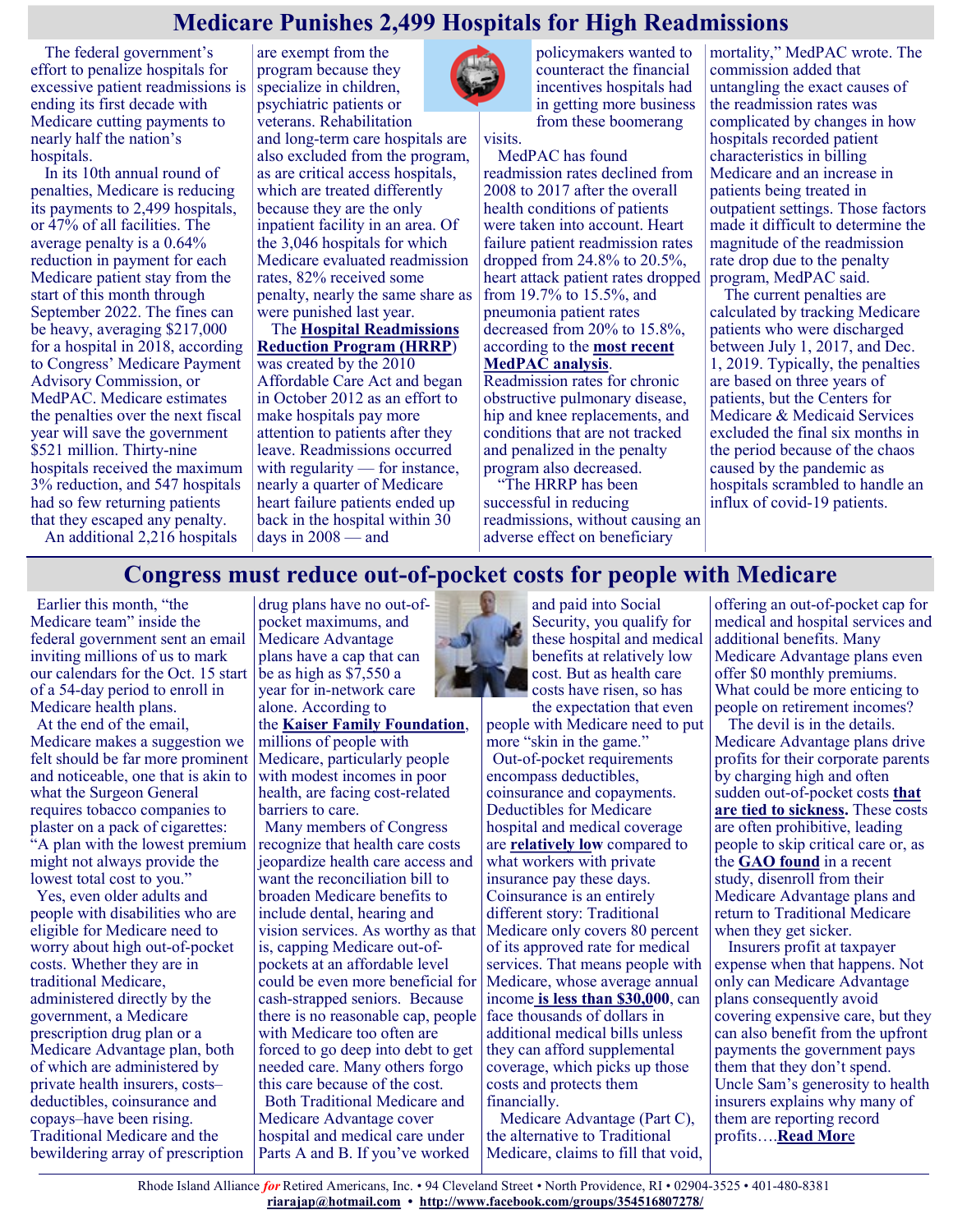# **Here's How Much the Average Retired Couple Will Get From Social Security in 2022**



For many retired couples, Social Security is an important income source for the household. With both partners getting benefits, the money coming from the Social Security Administration (SSA) can cover some essentials. And unlike most retirement income, these benefits are guaranteed for life.

But just how much will the typical senior couple get in retirement benefits from Social Security?

#### **The average couple's benefit in 2022**

According to the **[SSA](https://www.fool.com/retirement/social-security/?utm_source=msnrss&utm_medium=feed&utm_campaign=article&referring_guid=c5f79541-f5d6-45f1-aff7-8917418d1810)**, the average benefit for a couple when both will be receiving benefits will be \$2,753 in 2022. This is an increase from \$2,559 in 2021. It means that the typical senior couple will have an annual income from the SSA of \$33,036 in 2022.

The fact that this amount is so low for a couple might come as a surprise, especially since

the **[average benefit](https://www.fool.com/investing/2021/10/24/average-social-security-benefit-will-rise-in-2022/?utm_source=msnrss&utm_medium=feed&utm_campaign=article&referring_guid=c5f79541-f5d6-45f1-aff7-8917418d1810)** for all individual retirees is \$1,657 next year. But often, one person in a

relationship makes more than the other or claims retirement benefits at an earlier age. The lower earner or early claimer might get less than the overall average among all retirees. Unfortunately, the annual income a couple receives from Social Security is low enough that it would be difficult for two people to live on. That's especially true given that the [Bureau of Labor](https://www.bls.gov/cex/tables/calendar-year/mean-item-share-average-standard-error/reference-person-age-ranges-2020.pdf)  [Statistics](https://www.bls.gov/cex/tables/calendar-year/mean-item-share-average-standard-error/reference-person-age-ranges-2020.pdf) reports average annual consumer expenditures among households 65 and older were \$47,579 in 2020.

The combined household income a couple has from Social Security just isn't enough to cover expenses because these benefits are designed only to supplement other income sources, not be the sole source of funds retirees rely on. Seniors will need additional savings so

ЩA, they can cover their essential costs. **How can married** 

**couples maximize their combined benefits?**

While seniors can't rely on Social Security alone, they still can take steps to maximize their benefits. For couples, this often means coordinating to decide on the most effective claiming strategy.

In some cases, the ideal is for both spouses to wait until age 70 to file for benefits. This is a good strategy when both spouses qualify for Social Security on their own work records and have similar incomes. They can each maximize their benefit by earning the maximum delayed [retirement credits,](https://www.fool.com/retirement/2018/01/17/delayed-retirement-credits-what-they-are-and-why-t.aspx?utm_source=msnrss&utm_medium=feed&utm_campaign=article&referring_guid=c5f79541-f5d6-45f1-aff7-8917418d1810) thus earning the largest combined household income from Social Security.

But there are other techniques as well. Sometimes, lowerearning spouses should claim benefits early to enable higherearning spouses to delay as long as possible. Once the higherearning spouses start getting checks, the lower earners can switch over to getting spousal benefits if they're higher than the amount based on their own earnings history.

You can't collect both your own benefit and your spousal benefit at the same time, though. Nor can you file for spousal benefits and delay getting your own checks until your full retirement age, as you're considered to be filing for all benefits you're eligible for once you request that your checks start.

Married couples should work together to discuss the best approach for each person to claim benefits in order to maximize lifetime retirement income from Social Security. While they'll still need additional savings, choosing the right Social Security claiming strategy goes a long way toward helping them bolster their financial security.

#### **We've Been Here Before: How Polio Vaccine Rollout Saved Millions of Young Lives**

An infection that can disable and kill stalks the land, but a brand-new vaccine offers hope that almost everyone, kids included, can evade it. After scientific testing, a nationwide rollout of the vaccine begins.

Sound familiar?

As the U.S. government gears up to offer COVID-19 shots to about 28 million 5- to 11-yearolds, high levels of vaccine hesitancy in some corners may make the campaign a tough sell.

But it's not the first time a nationwide effort has sought to shield American kids from a dire infectious health threat, and history offers a successful how-to.

Back in the mid-1950s, polio stalked the United States every summer, with random outbreaks occurring in one community or the next.

The killed-virus polio vaccine developed by Dr. Jonas Salk was seen as a godsend, and in 1954, frantic parents volunteered more than 1.8 million children to serve as test subjects in a yearlong field trial of the vaccine's effectiveness.

Of those kids, 600,000 would

be randomly injected with three doses of the experimental polio vaccine or a placebo.

The picture contrasts starkly with today, with a large number of parents hesitating to inoculate either themselves or their children with COVID-19 vaccines that have been safely administered to more than 221 million people in the United States and nearly 3.9 billion worldwide.

"That's a really sad thing that we've gotten to in this society, that people have gotten to that level of mistrust around government and the medical field in general," said Dr. Peter Salk, Jonas Salk's son and president of the Jonas Salk Legacy Foundation.

**Cutting-edge technology**

Today's COVID-19 vaccines were developed at breakneck pace, with drug companies handed billions in government funding, using cutting-edge technology to craft the jabs and then test them in streamlined clinical trials.

The U.S. Food and Drug



clinical trial involving about 4,700 kids. The U.S. Centers for Disease Control and Prevention is expected to consider the pediatric COVID vaccine this week.

"With advances in modern science and technology, we're able to get to some of these solutions much more quickly," said Stacey Stewart, president and CEO of the March of Dimes. "Clinical trials are done very differently today that still get us to the same place, being able to validate safety and efficacy of vaccines."

By contrast, polio had been a perennial and petrifying threat for decades by the time Jonas Salk had his vaccine ready for widespread testing.

"These epidemics had been going on for years and people were terrified," his son said. "There was no way of knowing when an epidemic was going to strike near you, if it was going to hit your child or someone else's

There was "total fear," Peter Salk said.

"And when kids were infected, they could end up paralyzed for life," he said. "They could end up in an iron lung for either a short period of time until their breathing muscles recovered or for the rest of their lives, or they could die."

Once the Salk vaccine had been proven safe in early trials involving 5,320 people - including Salk himself, his wife and three sons -- the drums began beating hard for a massive clinical trial to test its effectiveness.

The National Foundation for Infantile Paralysis -- forerunner of the March of Dimes -- spent \$7.5 million in private donations to initiate, organize and run the vaccine trial, with little participation from the federal government. That's more than \$76 million in today's dollars…..**[Read](https://consumer.healthday.com/10-28-salk-polio-vaccine-story-revisited-2655318266.html)  [More](https://consumer.healthday.com/10-28-salk-polio-vaccine-story-revisited-2655318266.html)**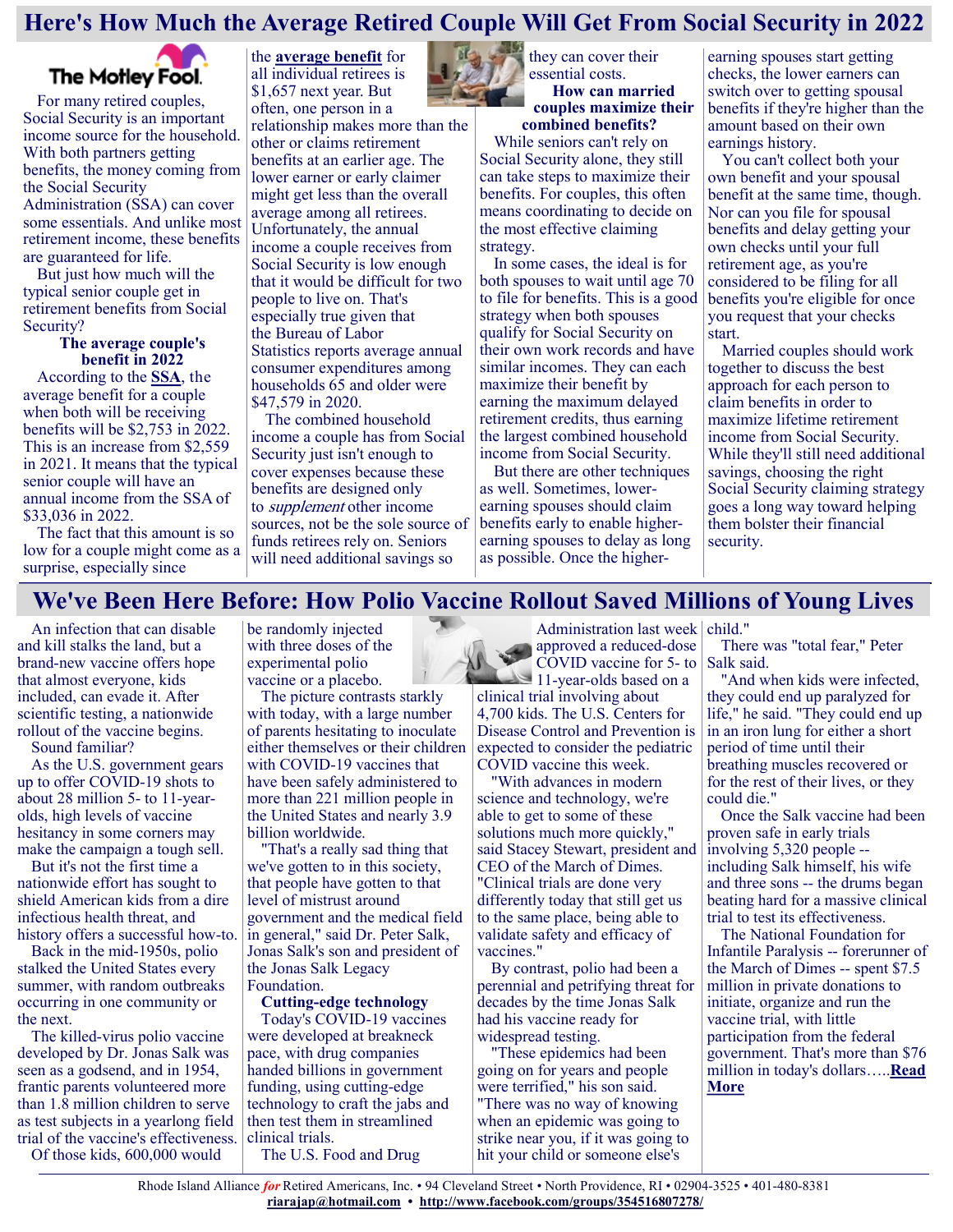#### **Where Does My Money Go When I Pay for a Nursing Home?**

Room, board and caregiving are major nursing home costs.

Nursing homes are expensive and becoming more so. A private room in a nursing home facility costs \$290 per day on average nationwide, according to the 2020 Cost of Care Survey conducted by **[Genworth](https://www.genworth.com/aging-and-you/finances/cost-of-care.html)**. A semi -private room carries a rate of \$255 per day. As a **[nursing](https://health.usnews.com/best-nursing-homes)  [home](https://health.usnews.com/best-nursing-homes)** resident or the responsible family member, what exactly are you paying for? The majority of U.S. nursing home residents – somewhere between  $65\%$  and  $70\%$  – pay under the Medicaid system, says Bob Lane, president and CEO of the American College of Health

Care Administrators. "But for private pay, room and board is the main thing," Lane says. **Standard Nursing**

**Home Costs** Your monthly bill won't spell out most of these items, which are folded into the daily rate. However, standard [costs,](https://health.usnews.com/best-nursing-homes/articles/how-to-pay-for-nursing-home-costs) which are detailed on the admission agreement when a resident moves into a nursing home, typically include these basic care services:

- **Room with functional furniture.** A bed, bedside table and dresser are basic furniture pieces, along with some closet space for the resident's belongings.
- **Dietary services.** Menu planning and meal preparation to meet the resident's individual dietary needs and restrictions, with three daily meals, beverages and snacks all falling under room and board.
- **Personal care services and supervision.** Certified nursing

assistants provide day-today care such as helping residents with their

hygiene, dressing, toileting, transferring and walking as needed around the clock.

- **Nursing services.** Licensed practical or licensed vocational nurses provide higher-level care such as monitoring vital signs, administering medications and wound care. Registered nurses develop residents' treatment plans, and are responsible for advanced care such as starting intravenous infusions, monitoring blood glucose levels, giving oxygen, collaborating with physicians and supervising other nursing staff.
- **Activities.** Recreational, spiritual and other group and individual programs are standard nursing home

activities.

- **Bedding and linens.** Sheets, pillow cases, towels, washcloths and gowns are all provided.
- **Housekeeping.** The residence provides room and facility cleaning and sanitation services.
- **Personal hygiene items.** Nursing homes stock routine items such as hand soap, bath soap, shampoo, toothbrushes and toothpaste.
- **In-house laundry.** Residents' personal clothing items are laundered as needed.
- **Prescription drug administration.** Medication management and administration are essential nursing home services….**[Read More](https://health.usnews.com/best-nursing-homes/articles/where-does-my-money-go-when-i-pay-for-a-nursing-home)**

# **People with long Covid struggle to get disability benefits**

Amanda Morris writes for the **[New York Times](https://www.nytimes.com/2021/10/27/us/long-covid-disability-benefits.html)** on the difficulty people with long-term side effects of Covid are facing getting disability benefits. People with "long Covid" can have serious health issues and might not be able to work. They need disability benefits, including health care and housing.

The issue is that the Social Security Administration wants proof of long-term disability in order to award benefits. But, the side effects of long Covid are not easy to prove. Often lab tests show that things look normal. People do not have specific medical evidence to support their claims for disability benefits.

President Biden, for his part, has promised "to make sure Americans with long Covid who have a disability have access to the rights and resources that are due under the disability law." But, how is long Covid diagnosed without medical evidence? Moreover, to qualify for Social

you need to be able to BENEFITS show that you cannot work for at least a year.

An estimated three to ten million Americans could have long Covid, according to the American Academy of Physical Medicine and Rehabilitation. These people are still getting care for several different medical conditions long after they were diagnosed with Covid-19. To date, about 16,000

Americans have been able to

Security disability benefits prove that they have long Covid to the Social Security Administration. It's early days, since it takes about five months for Social Security to make a disability determination. To make matters worse, the Trump Administration underfunded the Social Security Administration. President Biden has proposed that Congress allocate \$1.3 billion additional dollars to it….**[Read](https://justcareusa.org/people-with-long-covid-struggle-to-get-disability-benefits/)  [More](https://justcareusa.org/people-with-long-covid-struggle-to-get-disability-benefits/)**

# **Open Enrollment: You could save big money on drugs**

It's Medicare open enrollment season, and if you're smart you'll take an hour or two to review your options. While it is not possible to choose a Medicare Advantage plan that is **[right for](https://justcareusa.org/three-reasons-why-you-cant-choose-a-health-plan-thats-right-for-you/)  [you](https://justcareusa.org/three-reasons-why-you-cant-choose-a-health-plan-thats-right-for-you/)**—there are too many unknowns—you should be able to avoid choosing a **[Medicare](https://justcareusa.org/most-people-choose-traditional-medicare-over-medicare-advantage/)  [Advantage plan](https://justcareusa.org/most-people-choose-traditional-medicare-over-medicare-advantage/)** that is wrong for you. And, you could save big money on drugs.

Paula Span reports for **[The](https://www.nytimes.com/2021/10/30/health/open-enrollment-health-insurance-medicare.html)  [New York Times](https://www.nytimes.com/2021/10/30/health/open-enrollment-health-insurance-medicare.html)** on one woman who saw hundreds of dollars in savings by choosing a particular **[Part D prescription](https://justcareusa.org/medicare-part-d-drug-coverage-in-2021/)  [drug plan](https://justcareusa.org/medicare-part-d-drug-coverage-in-2021/)** and using that plan's pharmacies. Especially if you are taking multiple medications, using the Medicare Part D Plan Finder can direct you to Part D plans that cover the drugs you are currently taking at the lowest cost. Of course, if you are prescribed new expensive medicines after you sign up with a Part D plan, all bets are off.

**What should you do to lower your drug costs?** First, make a list of all the medicines you are taking and your current copays. Then, go to the Medicare Part D Plan Finder to figure out which Part D plans offer you the least expensive coverage from



pharmacies that you can easily use. Keep in mind that each Part D plan has different rules about where you can fill your

prescriptions.

**What if you're in a Medicare Advantage plan?** The same rules apply. Each Medicare Advantage plan has its own formulary—list of covered drugs and copays—along with where you can fill your prescriptions. You want to check that the Medicare Advantage plan you choose will cover the drugs you use, in addition to your doctors and hospital, at a low price. If you are on multiple medications,

to save money, you should look carefully at your drug costs in different Medicare Advantage plans.

**Can I get help choosing a Part D plan or a Medicare Advantage plan?** Yes, free help is available through your local State Health Insurance assistance Program or SHIP. Call 877-839- 2675 for information on your state's SHIP. Do not rely exclusively on the **[advice of an](https://justcareusa.org/medicare-open-enrollment-dont-trust-insurance-agents/)  [insurance agent.](https://justcareusa.org/medicare-open-enrollment-dont-trust-insurance-agents/)** Agents are paid more to steer you towards particular plans and might not direct you to the best plan for you.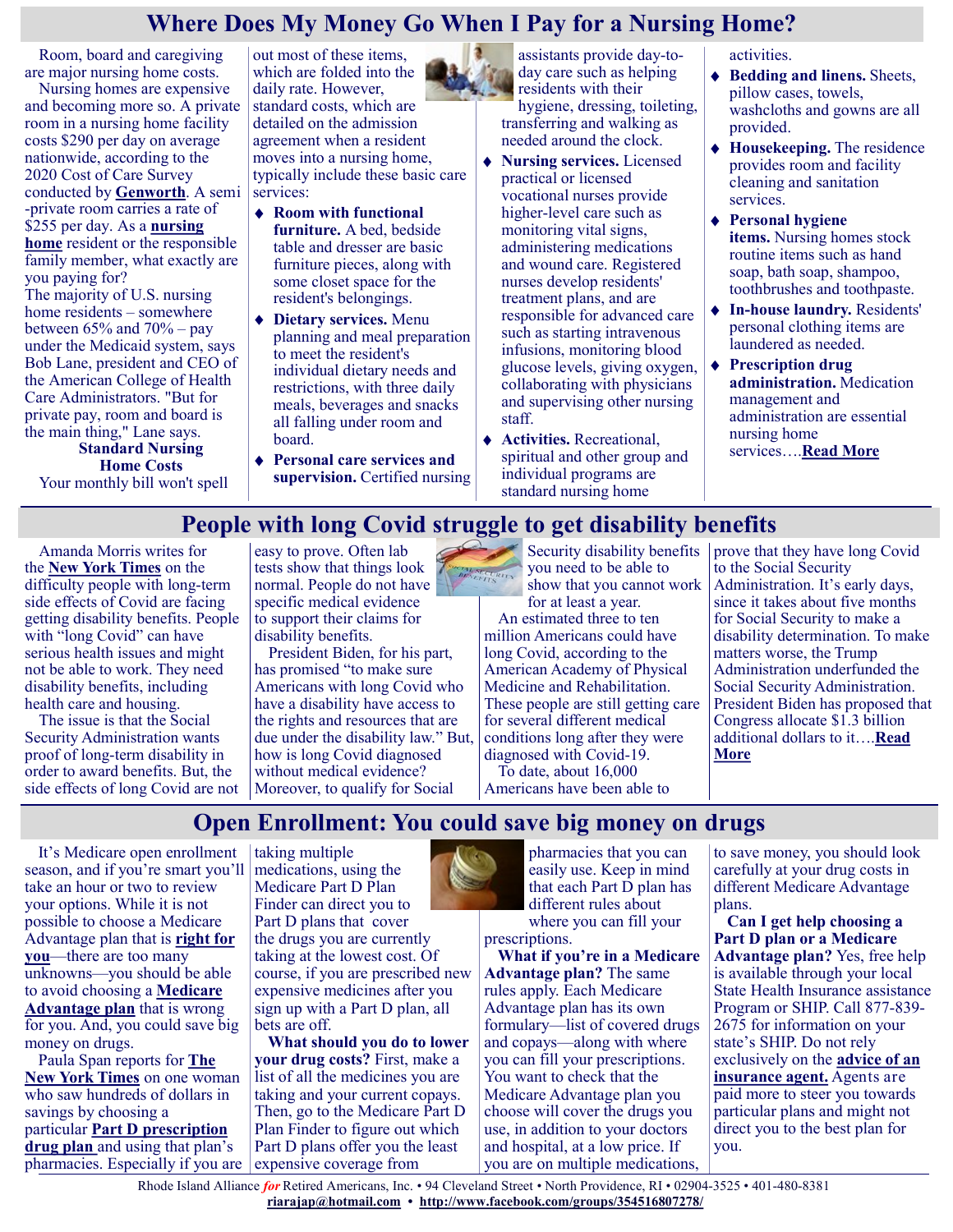# **RI ARA HealthLink Wellness News** HealthLink Wellness



# **Use of Ritalin, Other Stimulants Can Raise Heart Risks for Older Adults**

ADHD medications are increasingly being prescribed to older adults, and they may cause a short-term spike in the risk of heart attack, stroke and arrhythmias, a large new study suggests.

Stimulant medications, such as Ritalin, Concerta and Adderall, are commonly used to treat attention deficit hyperactivity disorder (ADHD). But they are also increasingly being prescribed "off-label" to older adults, to combat conditions such as severe drowsiness, appetite loss and depression.

The new findings add to evidence that the drugs can pose heart risks.

Researchers found that on average, older adults starting on a stimulant showed a 40% increase in their risk of heart attack, stroke or ventricular arrhythmia within 30 days.

Ventricular arrhythmias are rhythm disturbances in the heart's lower chambers, and some can be fatal.

In the study, stimulant users had double the risk of dying within a month of starting a stimulant, compared to older adults who were similar in terms



of health but not using a stimulant. The absolute risks were relatively small, said

lead researcher Mina Tadrous, an assistant professor

of pharmacy at the University of **Toronto** 

Over one year, 5 out of 100 stimulant users had a heart "event," the study found. That compared with between 3 and 4 of every 100 non-users.

And the increased risk appeared limited to the first 30 days of use, Tadrous said. Over the longer term -- six months and one year -- stimulant users

were not at greater risk of heart trouble.

Why? It's not clear, but Tadrous said it may be because of monitoring.

Doctors have long known that stimulant medications can raise blood pressure and heart rate. In fact, the drugs carry warnings about those effects, particularly for people with established heart disease.

So doctors and patients are likely checking for red flags -- a spike in blood pressure or symptoms like chest palpitations -- and if they come up, the drug may be stopped, Tadrous explained….**[Read More](https://consumer.healthday.com/10-28-use-of-ritalin-other-stimulants-can-raise-heart-risks-for-older-adults-2655377078.html)**

# **More Lung Cancer Patients Are Surviving, Thriving**

Mike Smith is beating the odds.

Diagnosed with stage 4 lung cancer back in 2016, the 56-year -old South Carolina resident says there are a lot of reasons to be optimistic as the "narrative of lung cancer changes from being a horrific, terminal disease to a chronic disease and, ultimately, to a cure."

Still, he remains clear-eyed about the challenges he faces.

"I'm at war," he said bluntly. "It's been a roller-coaster ride. I'm fighting on all fronts. I've had radiation. I've had a

craniotomy [brain skull surgery] to have a tumor removed. I've had three different

targeted therapies. So I'm fighting drug tolerance, because targeted therapy drugs do not last forever. And I'm fighting the stigma that people have about cancer, and lung cancer in particular. And I'm fighting financially," despite having good insurance through his Fortune 500 financial services employer.

And as a late-stage patient, Smith knows that he's also



fighting long odds. "I have stage  $\overline{4}$  lung cancer. And the fiveyear survival rate is

just 3% to 7%," he noted. "'So why are you still here?'; I

get that question a lot," said Smith. "And I don't have a good answer. All I can say is that medical innovation has improved. A lot. And I'm stubborn. I follow the directions of my doctor. I go to check-ups. I go to follow-ups. I eat healthy. And I'm physically active." Patients like Smith are

becoming the norm, according

to the American Lung Association. Significant improvements in both screening and treatment have meant that, over the last decade, the chance that a new patient will survive at least five years following a lung cancer diagnosis has shot up by a remarkable 33%.

Much of that is due to the development of personalized targeted treatments and immunotherapies that hone in on the particulars of each patient's cancer….**[Read More](https://consumer.healthday.com/11-2-lung-cancer-survival-has-risen-33-in-past-decade-but-stigma-remains-2655424913.html)**

# **More Evidence COVID Shots Less Effective for People With Weak Immune Systems**

Transplant patients and certain other folks may need four shots of COVID-19 vaccine for optimal protection, new research suggests.

People with weakened immune systems who've received both doses of two-dose COVID-19 vaccines aren't adequately protected against severe illness. They should be given a third shot plus a booster, according to the study.

"These findings indicate that while two doses of mRNA COVID-19 vaccines are beneficial in immunocompromised individuals, they are significantly less protected from severe disease than people with normal immune systems," said study lead author Dr. Peter Embí. He is president of the Regenstrief Institute in Indianapolis and associate dean for informatics and health services research at Indiana University School of Medicine.

"Since they are less protected after a two-dose series, those who are immunocompromised should receive an additional dose and a booster, take additional precautions like masking when in public, and, if they get infected, they should seek treatment with proven therapies that can protect against



progression to severe disease and the need for hospitalization," Embí said in a university

news release.

In general, people who are immunocompromised have an increased risk for severe COVID -19 outcomes.

The researchers analyzed data on more than 89,000 hospitalizations in nine U.S. states and found that the twodose mRNA vaccines from Pfizer and Moderna were 90% effective at protecting against COVID-related hospitalization in people with healthy immune systems, but only 77% effective who had weakened immunity

due to a range of health conditions.

The investigators also found that the vaccines' effectiveness varied significantly between subgroups of

immunocompromised people.

For example, the vaccines were less effective in organ or stem cell transplant patients. However, they were more protective in people with rheumatologic or inflammatory disorders, according to the findings.

The differences between those with healthy immune systems and those with weakened immune systems were similar across age groups.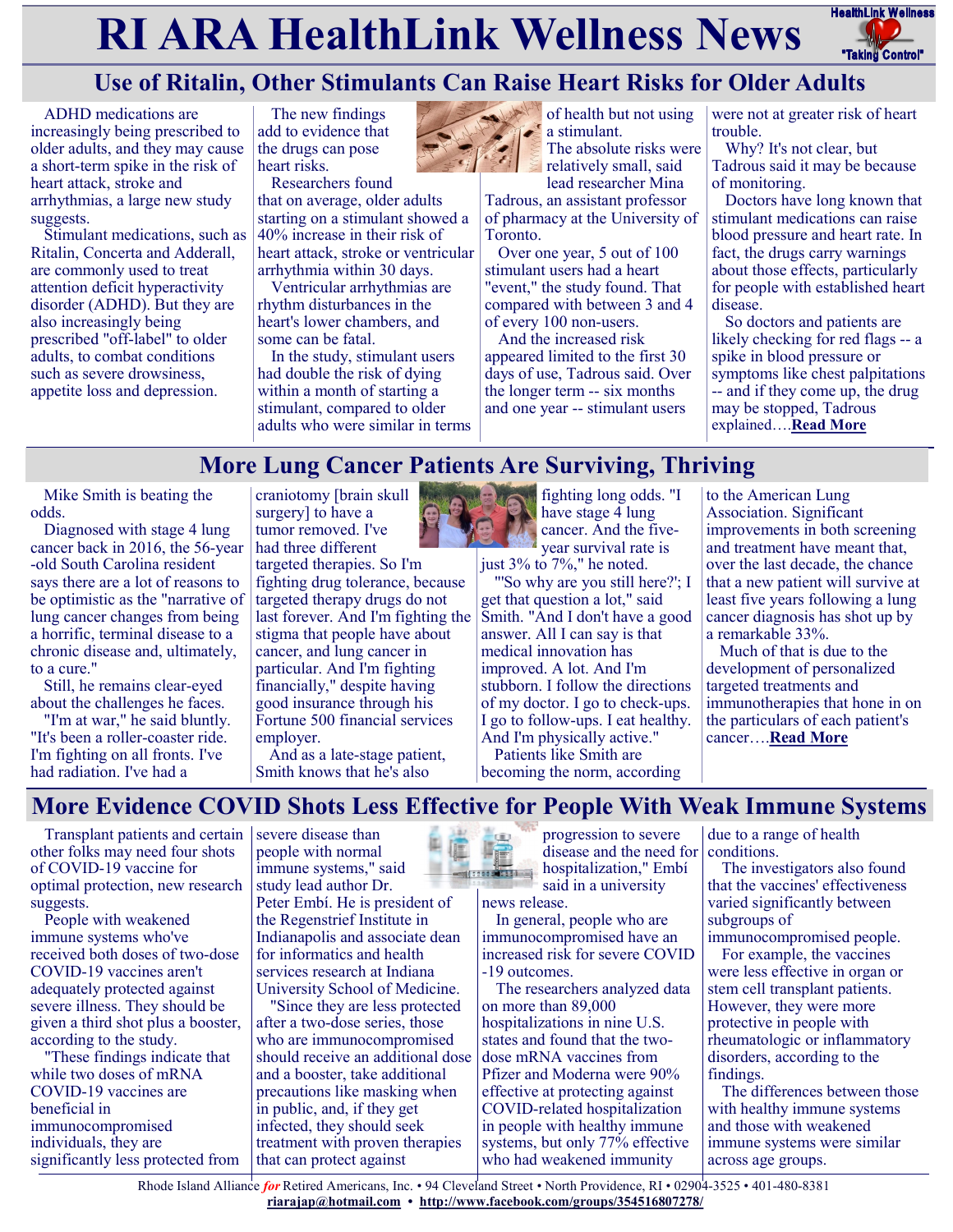# **Tingling, Burning in Your Feet? Common Condition May Be the Cause**

The number of people experiencing numbness, pins and needles, and burning pain in their feet and toes seems to be on the rise, new research suggests, and some of these folks may be at increased risk for heart trouble.

Exactly why there has been an uptick in "small fiber neuropathy" is not fully understood yet, but it could be due to the ongoing diabetes and obesity epidemic as both conditions raise the risk for small fiber neuropathy and heart disease, explained study author Dr. Christopher Klein, a professor of neurology at the Mayo Clinic in Rochester, Minn.

"There is something diabolic about small fiber neuropathy in that it has a very strong association with heart disease and heart attacks," Klein said.

Often caused by an underlying condition such as diabetes, small fiber neuropathy occurs when the small fibers of the peripheral nervous system become

damaged. It can sometimes progress to large fiber neuropathy, which results in weakness, balance issues and lack of coordination.

"The pain is quite bad, but the good news is that for most folks, the average worsening per year was nominal, and they don't develop any major disability," Klein said. Despite this, some people with small fiber neuropathy are at risk for heart problems.

Diabetes does increase the risk for heart attack, but there's likely more to the story, he said. It could be an underlying inflammation or high levels of dangerous blood fats called triglycerides that increase heart risks in these folks.

For the study, the researchers compared medical records from 94 people with the condition and 282 people without it. The investigators followed these individuals for about six years to learn as much as they could about small fiber neuropathy and how it progresses.

Small fiber neuropathy occurs in 13.3 of every 100,000 people, and the rate increased during the study period. These individuals were also more likely to have insomnia and/or take opioids to relieve their burning pain.

Folks with small fiber neuropathy are more likely to be obese than their counterparts without this condition, and about 50% of people with neuropathy had diabetes, compared to 22% of those without it, the findings showed.

People with the nerve condition were also more likely to have heart attacks, the study found. Close to 50% of people with small fiber neuropathy had a heart attack during the study period.

Given this increased risk, some of these individuals may need

more aggressive screening for heart disease, Klein said.

The study was published online Oct. 27 in Neurology.

"Doctors, and especially neurologists, are more aware of this condition than they were 10 years ago," said Dr. Brian Callaghan, an associate professor of neurology at the University of Michigan Medical School in Ann Arbor. Callaghan co-wrote an editorial accompanying the new study.

Still, "doctors often forget to ask about these symptoms, so patients should definitely make their doctors aware," he said. If the small fiber neuropathy is linked to diabetes or obesity, treating these conditions will make a difference in overall health and well-being.

"We can treat the underlying cause in some cases and the pain," Callaghan said. Neuropathic pain treatments include medications, topicals and behavioral interventions.

# **Will an Early-Stage Breast Cancer Spread? New Analysis Offers Some Answers**

It's a life-and-death prediction: How likely is early-stage breast cancer to spread throughout the rest of a patient's body?

A new analysis that tried to make that call easier for doctors to predict found that a younger age at diagnosis was a strong indicator of spreading ("metastatic") cancer.

To come to that conclusion, the researchers analyzed data from tens of thousands of women who took part in more than 400

studies in North and South America, Europe, Africa, Asia and Oceania.

For most patients, the risk of localized breast cancer spreading to other parts of the body was between 6% and 22%.

However, the risk was about 13% to 38% among women first diagnosed before age 35, while the risk was about 4% to 29% among women aged 50 or older, according to the study presented



online Tuesday at the Advanced Breast Cancer Sixth International Consensus Conference. "This may be because

younger women have a more aggressive form of breast cancer or because they are being diagnosed at a later stage," said lead researcher Eileen Morgan, from the International Agency for Research on Cancer.

Her team also found that women with luminal B cancer (which tends to grow faster) had a 4% to 35.5% risk of metastasis, while there was a 2% to nearly 12% risk in women with luminal A cancer (which tends to grow slower).

Not surprisingly, women with larger tumors at diagnosis had a higher risk of metastasis than those with smaller tumors.

Research presented at meetings should be considered preliminary until published in a peerreviewed journal….**[Read More](https://consumer.healthday.com/b-11-3-2655474420.html)**

# **COVID Vaccination Provides Better Protection Than Prior Infection**

Think you don't need to get a COVID-19 vaccination because you've been infected by SARS-CoV-2 in the past? Think again.

A new **[study](https://www.cdc.gov/mmwr/volumes/70/wr/mm7044e1.htm?s_cid=mm7044e1_w)** from the U.S. Centers for Disease Control and Prevention finds that "those who were unvaccinated and had a recent infection were five times more likely to have COVID-19 than those who were recently fully vaccinated and did not have a prior infection."

According to the agency, "the data demonstrate that vaccination can provide a higher, more

robust and more consistent level of immunity to protect people from

hospitalization for COVID-19 than infection alone for at least 6 months."

The new findings came from data collected from 187 hospitals across nine U.S. states from January to September of 2021. In total, the data covered more than 7,300 adult patients who had COVID-19 so severe that they required hospitalization.

The take-home message:

People who'd been infected previously (between three to six months prior) and remained unvaccinated

were about 5.5 times more likely to be infected again compared to people who'd been fully vaccinated with either the Pfizer or Moderna mRNA vaccines within three to six months, and who had no history of prior infection.

"We now have additional evidence that reaffirms the importance of COVID-19 vaccines, even if you have had prior infection," CDC Director Dr. Rochelle Walensky said in an agency news release.

"This study adds more to the body of knowledge demonstrating the protection of vaccines against severe disease from COVID-19," she added. The best way to stop COVID-19, including the emergence of variants, is with widespread COVID-19 vaccination and with disease prevention actions such as mask-wearing, washing hands often, physical distancing and staying home when sick."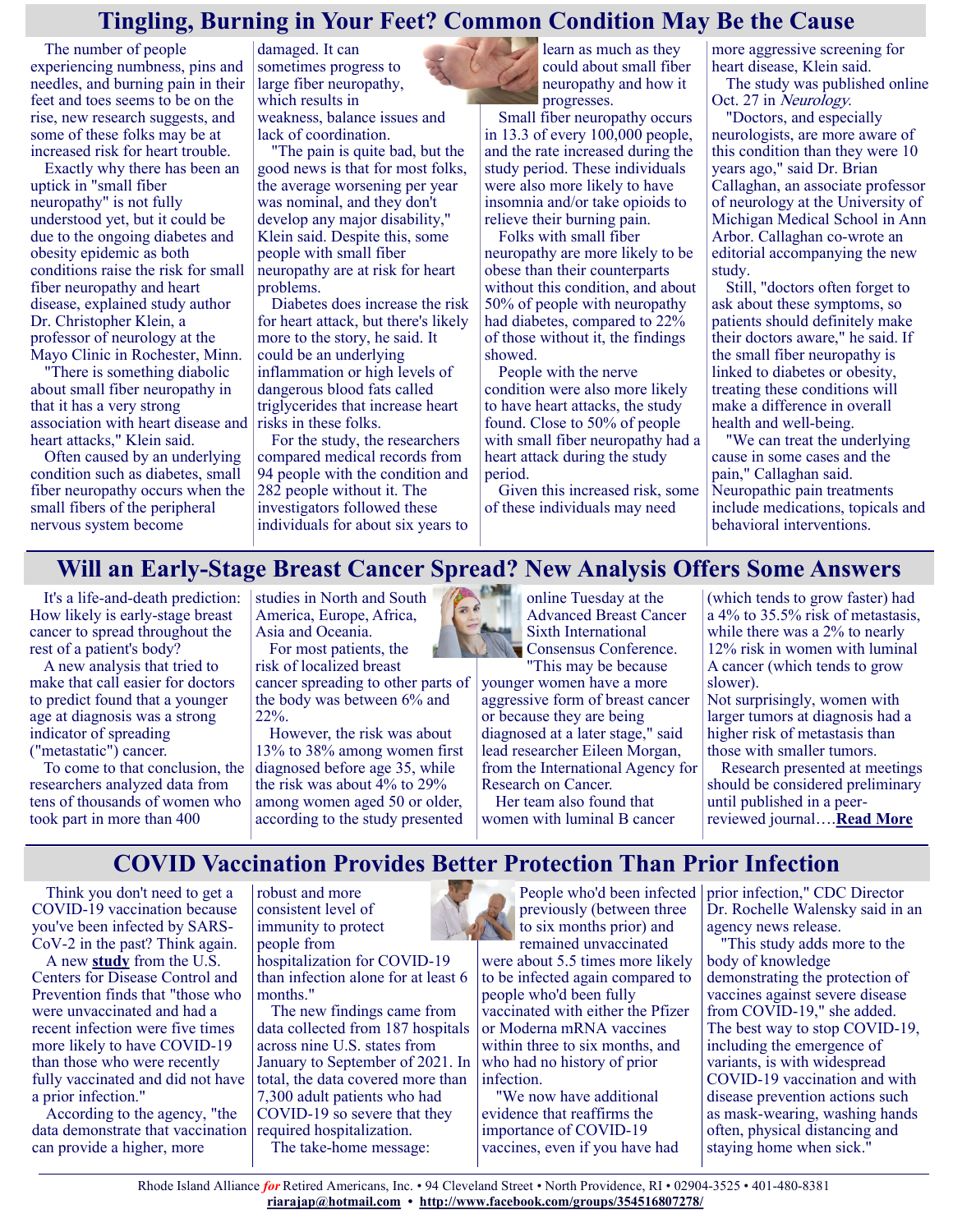# **Cheap Antidepressant Might Help Keep COVID Patients Out of Hospital**

A cheap and widely available antidepressant drug called fluvoxamine may reduce COVID-19 patients' risk of serious illness requiring hospitalization, according to a new study.

The trial included almost 1,500 unvaccinated outpatients in Brazil. All of the patients tested positive for infection with SARS-CoV-2 and were deemed to be at high risk for a severe case of illness.

Fluvoxamine was provided to 741 of the patients while another 756 received a placebo.

Over 28 days of follow-up, the overall rate of hospitalization was 32% lower in the fluvoxamine group than in the

placebo group. One patient in the fluvoxamine group died, compared to 12 deaths among those who got the placebo**. [The study](https://www.thelancet.com/journals/langlo/article/PIIS2214-109X(21)00448-4/fulltext)** was published online Oct. 27 in The Lancet Global Health.

The fluvoxamine trial was part of the larger TOGETHER trial launched in May 2020 to test potential out-of-hospital COVID -19 treatments. Fluvoxamine is a selective serotonin reuptake inhibitor (SSRI) medication that has been used since the 1990s for various conditions, including depression and obsessivecompulsive disorder.

Fluvoxamine was chosen because of its anti-inflammatory

powers. When COVID-19 strikes, patients' immune systems can create dangerous proinflammatory "cytokine storms."

"Fluvoxamine may reduce the production of inflammatory molecules called cytokines, that can be triggered by SARS-CoV-2 infection," study co-author Dr. Angela Reiersen explained in a journal news release. She's associate professor of psychiatry at Washington University in St. Louis.

According to Edward Mills, co-principal investigator for the TOGETHER trial, "Fluvoxamine is, so far, the only

treatment that if administered

early, can prevent COVID-19 from becoming a lifethreatening illness. It could be one of our most powerful weapons against the virus and its effectiveness is one of the most important discoveries we have made since the pandemic began." Mills is a professor in the department of health research methods, evidence and impact at McMaster University in Canada.

"In addition, this cheap, easily accessible pill is a massive boon to public health, both in Canada and internationally, allowing hospitals to avoid expensive and sometimes risky treatments," he added in a university news release….**[Read More](https://consumer.healthday.com/sb-10-28-antidepressant-might-help-keep-covid-patients-out-of-hospital-2655404294.html)**

# **New Guidelines Help Doctors Diagnose Chest Pain – But Only if You Act**

Chest pain is about more than pain in the chest. But when it comes on suddenly, experts behind new guidelines on evaluating and diagnosing it don't want you pondering nuances. They want you to act. Now.

"The most important thing people need to know about chest pain is that if they experience it, they should call 911," said Dr. Phillip Levy, a professor of emergency medicine and assistant vice president for research at Wayne State University in Detroit. "People shouldn't waste time trying to self-diagnose. They should immediately go to the nearest hospital. And if they're going to go to the nearest hospital to get evaluated for chest pain, ideally, it should be by an ambulance."

Levy helped lead the

committee that wrote the new guidelines from the American Heart Association and American College of Cardiology. The recommendations aim to help patients and health care professionals act faster, make smarter choices and communicate better about chest pain.

Part of that is spreading the word that some people may not report chest "pain" but rather chest "discomfort," which may include pressure or tightness in the chest but also in other areas, including the shoulders, arms, neck, back, upper abdomen or jaw.

The sudden onset of any of those symptoms could be a sign of reduced blood flow to the heart, said Dr. Martha Gulati, president-elect of the American



the guidelines published Thursday in the AHA journal Circulation.

Chest pain does not always mean a heart attack, which happens when blood supply to the heart is stopped, starving it of oxygen.

"The majority of chest pain is not life-threatening," Gulati said. "And in fact, the majority of chest pain is not cardiac." It may instead be due to respiratory, musculoskeletal, gastrointestinal, psychological or other causes.

"But when it is cardiac, it can be deadly," Gulati said.

That's why getting care is urgent. "We have such good treatment, but time is heart muscle," she said. "The sooner we see you, the sooner we can

treat you."

Chest pain accounts for more than 6.5 million emergency department visits annually in the United States, plus nearly 4 million outpatient visits. The guidelines, the first from the AHA and ACC dedicated solely to chest pain, outline standards to help doctors identify who is most at risk and reduce unnecessary testing in those who aren't

That involves shared decision -making. "It is a rethinking of conversations where doctors and patients are both participants in the decisions of what happens next," Levy said. That concept may sound simple, but "there is a generation of patients who are just used to the doctor saying something, and that's what happens."...**[Read More](https://consumer.healthday.com/aha-news-new-guidelines-help-doctors-diagnose-chest-pain-but-only-if-you-act-2655427367.html)**

# **'Balance' Is the Key Word in New Dietary Guidance for Heart Health**

The latest word on hearthealthy eating is "balance." A new report encourages people to think of broad eating habits instead of narrowly focusing on single foods. Rather than onesize-fits-all rules, it leaves room for personal preferences.

"The emphasis is on dietary patterns, not specific foods or nutrients," said Alice H. Lichtenstein, who led the writing committee for the American Heart Association scientific



can customize it to their personal preferences and lifestyles."

The guidance, last updated in 2006, was published Tuesday in the AHA journal Circulation. The advice is consistent with federal dietary guidelines but emphasizes the latest research on reducing the risk of heart



disease. The report seeks to dispel the idea that a heart-healthy diet is

about adding one vegetable or vitamin, said Lichtenstein, Gershoff Professor of Nutrition Science and Policy and director of the Cardiovascular Nutrition Laboratory at Tufts University in Boston. Instead, it emphasizes the importance of "the whole package" of what someone eats over the course of a day or week.

"If we increase our intake of one thing in our diets, we tend to decrease our intake of something else," she said. "And both the increase in one dietary component and decrease in another dietary component can have independent effects. What's really important is the balance of everything together that has the biggest impact on cardiovascular health."...**[Read More](https://consumer.healthday.com/aha-news-balance-is-the-key-word-in-new-dietary-guidance-for-heart-health-2655479257.html)**